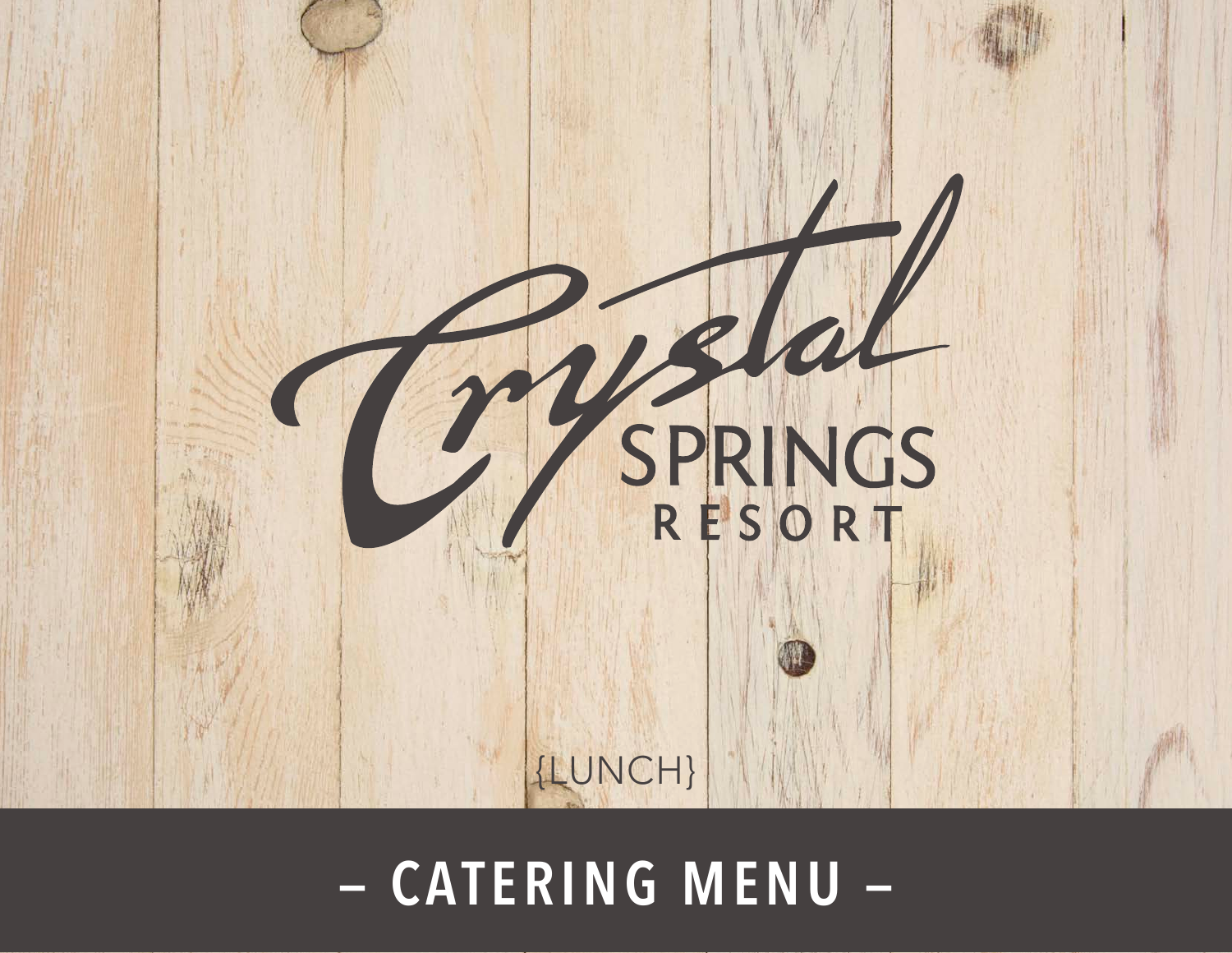{LUNCH BUFFETS} A minimum of 15 guests is required. Freshly brewed coffee, tea and soft drinks are included.

### **ITALIAN MARKET**

**ORECCHIETTE PASTA** broccoli rabe, sausage, white bean

**RIGATONI PASTA** tomato sauce, eggplant, mozzarella

**BREADED CHICKEN CUTLET SLIDERS** tomato sauce, mozzarella

**BISTRO MEATBALLS** tomato sauce, basil

**SEASONAL GREEN VEGETABLES** roasted garlic, extra virgin olive oil

**RADICCHIO & ENDIVE SALAD** red onion, ricotta salata

**SWEETS**

**CANNOLI** 

**TIRAMISU**

## **BAMBOO GARDEN**

**CHINESE CHICKEN & VEGETABLE SOUP**

**SZECHUAN BEEF & BROCCOLI**

**SWEET & SOUR CHICKEN**  peppers, onions, pineapple

**VEGETABLE FRIED RICE**

**SHRIMP LO MEIN**

**PORK & VEGETABLE EGG ROLLS**  hot mustard, duck sauce

**BABY BOK CHOY**  garlic & oyster sauce

**SWEETS FORTUNE COOKIES FRESH ORANGES PINEAPPLE CAKE**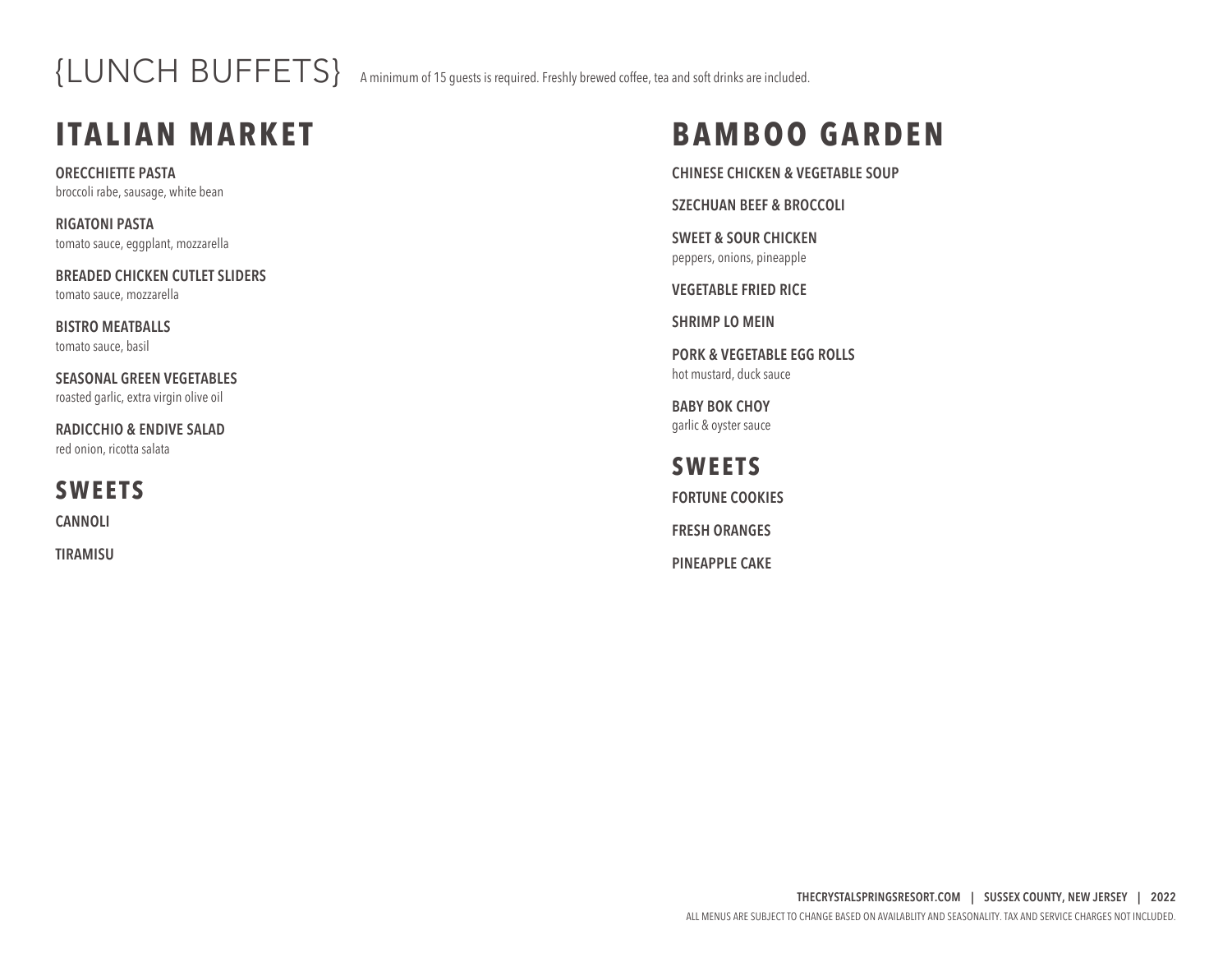{LUNCH BUFFETS} A minimum of 15 guests is required. Freshly brewed coffee, tea and soft drinks are included.

## **BAJA CANTINA**

**WARM FLOUR & CORN TORTILLAS FILLED BY GUESTS WITH SHRIMP, CHICKEN OR PORK CARNITAS** 

#### **TACO ACCOUTREMENTS:**

**PICO DE GALLO SLICED JALAPEÑO AVOCADO SALSA ROASTED CORN COTIJA CHEESE SHARP CHEDDAR SOUR CREAM**

**SHREDDED LETTUCE**

**BLACK BEANS**

**BRAISED TOMATILLO CHICKEN** poblano peppers, tomato rice

**HEIRLOOM TOMATO & WATERMELON SALAD** queso fresco, citrus vinaigrette

**STREET CORN** chipotle mayo, lime, cotija cheese, cilantro

#### **SWEETS**

**CHURROS** chocolate & dulce leche sauce

**TRES LECHE**

### **MEDITERANEAN MEZZE**

**LENTIL SOUP**

**FALAFEL SERVED IN A PITA** lettuce, tomato, hummus

**MOROCCAN-SPICED CHICKEN TAGINE**  olives, lemon, potatoes

**GRILLED CATCH OF THE DAY** warm farro greek salad

**HUMMUS, BABA GHANOUSH & YOGURT SAUCE** pita chips, vegetable crudité

**MARINATED OLIVES & VEGETABLES**

**TABBOULEH SALAD** bulgur wheat, mint, parsley, garlic, onions, peppers

**SAFFRON RICE**

**SWEETS SEASONAL FRESH FRUIT PISTACHIO BAKLAVA**

> **THECRYSTALSPRINGSRESORT.COM | SUSSEX COUNTY, NEW JERSEY | 2022** ALL MENUS ARE SUBJECT TO CHANGE BASED ON AVAILABLITY AND SEASONALITY. TAX AND SERVICE CHARGES NOT INCLUDED.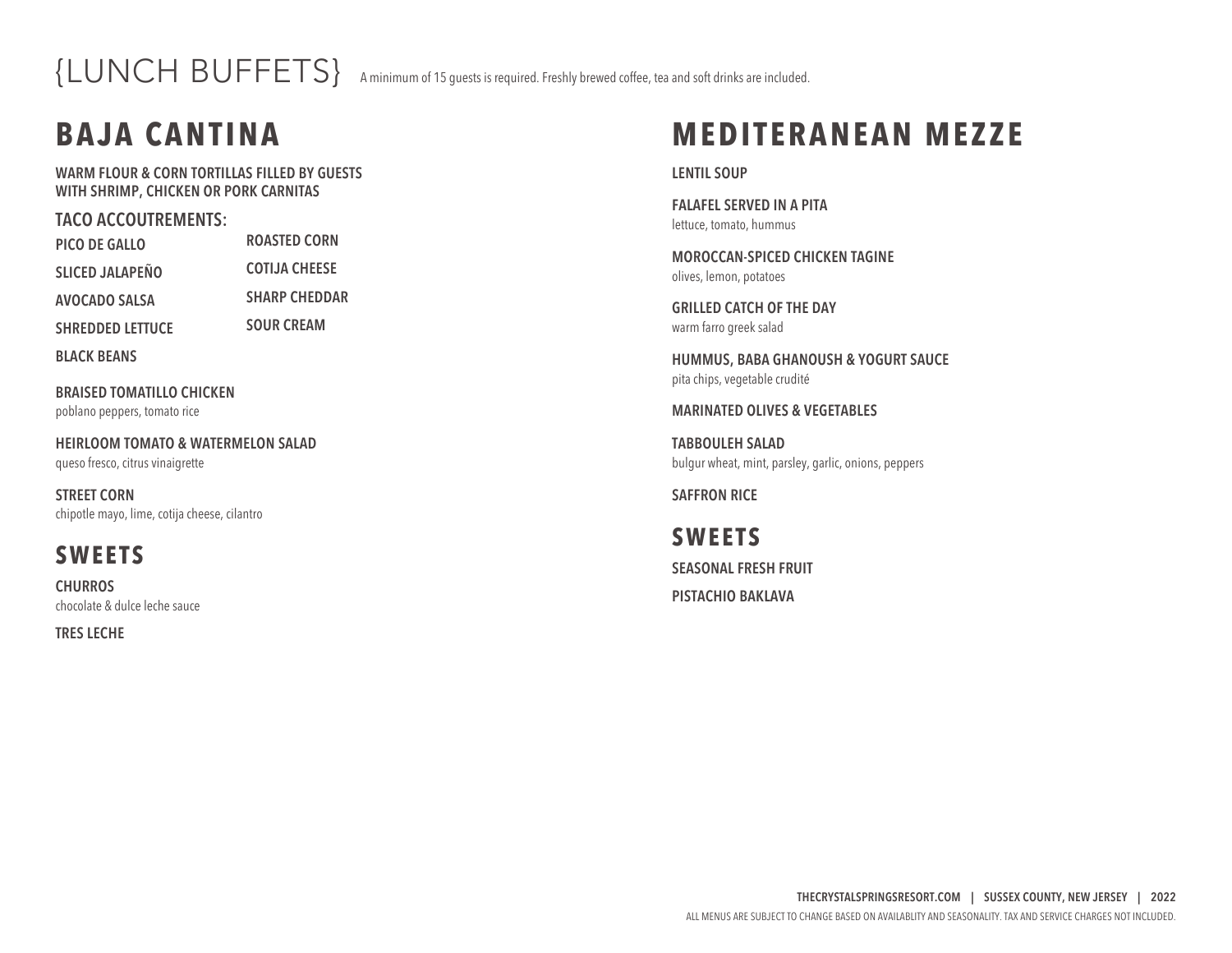### **HIGH POINT BBQ**

**BLACKENED SALMON**  pineapple, avocado salsa

**JERK CHICKEN** wild rice pilaf, cilantro crème

**MIXED FARM GREENS** cherry tomato, assorted dressings

**CRUNCHY SHAVED VEGETABLE SLAW** creamy garlic dressing

**RED BLISS POTATO SALAD** whole grain vinaigrette, bacon, hard boiled eggs, capers

**BRAISED SAUSAGE** peppers, onions

**CORN BREAD** catskills honey butter

**SWEETS COOKIES & BROWNIES**

**WATERMELON**

## **THE SOUTHWESTERN**

#### **SHREDDED CHICKEN ENCHILADA SOUP**

**AVOCADO & TOMATO SALSAS** sour cream, crispy tortilla chips

**CHIPOTLE SALAD** shredded lettuce, black beans, charred corn

**GRILLED SHRIMP SKEWERS** chimichurri

**ROASTED PULLED PORK** herb, shallot mojo

**RICE PILAF**  peppers, onions, cilantro

**BRAISED WHITE BEANS**  swiss chard, roasted garlic

**SWEETS TRES LECHES**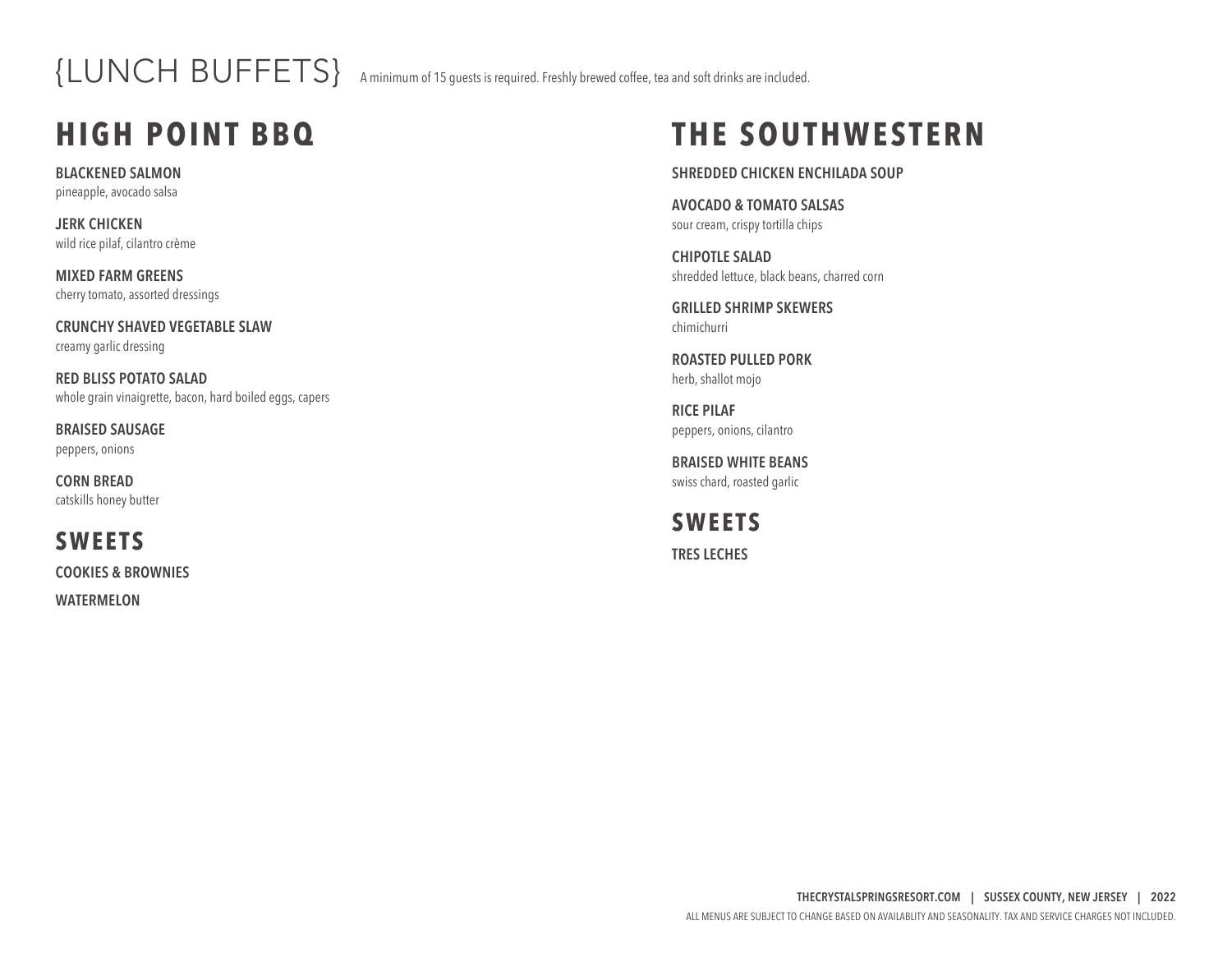## **BUTCHER BLOCK**

#### **SANDWICH SHOP {CHOOSE THREE}**

**ITALIAN SUB** prosciutto, cheese, salami, tomato, lettuce, banana peppers

**SMOKED HAM OFF THE BONE** swiss cheese, sautéed onions, russian dressing

**GRILLED CHICKEN WRAP** feta, kalamata olives, tomato, tzatziki

**ROASTED CAULIFLOWER WRAP** tahini, chickpeas, shredded carrots, spinach

**MOZZARELLA PANINI**  roasted red peppers, fresh basil pesto

**GARDEN**  grilled vegetables, tomatoes, spanish roasted peppers, baby arugula, sundried tomato spread, sourdough bread

#### **SIDES {CHOOSE TWO}**

**ROASTED TOMATO SOUP** confit garlic, basil

**SIMPLE GREEN SALAD** shaved vegetables, citrus vinaigrette

**FARRO GREEK SALAD** peppers, tomato, kalamata olives, lemon & oregano vinaigrette

**FINGERLING POTATO SALAD** mustard mayo, bacon lardons, green onions

**MEDITERRANEAN PASTA SALAD**  olives, tomatoes, feta

**ROASTED BEET SALAD** goat cheese, baby arugula

**CHEESE TORTELLINI** pesto, fine herbs, parmesan, extra virgin olive oil **SWEETS** {CHOOSE TWO} **SEASONAL FRESH FRUIT COOKIES TRIPLE CHOCOLATE BROWNIES MINI CUPCAKES LEMON CHIFFON BITES NEW YORK STYLE CHEESECAKE**